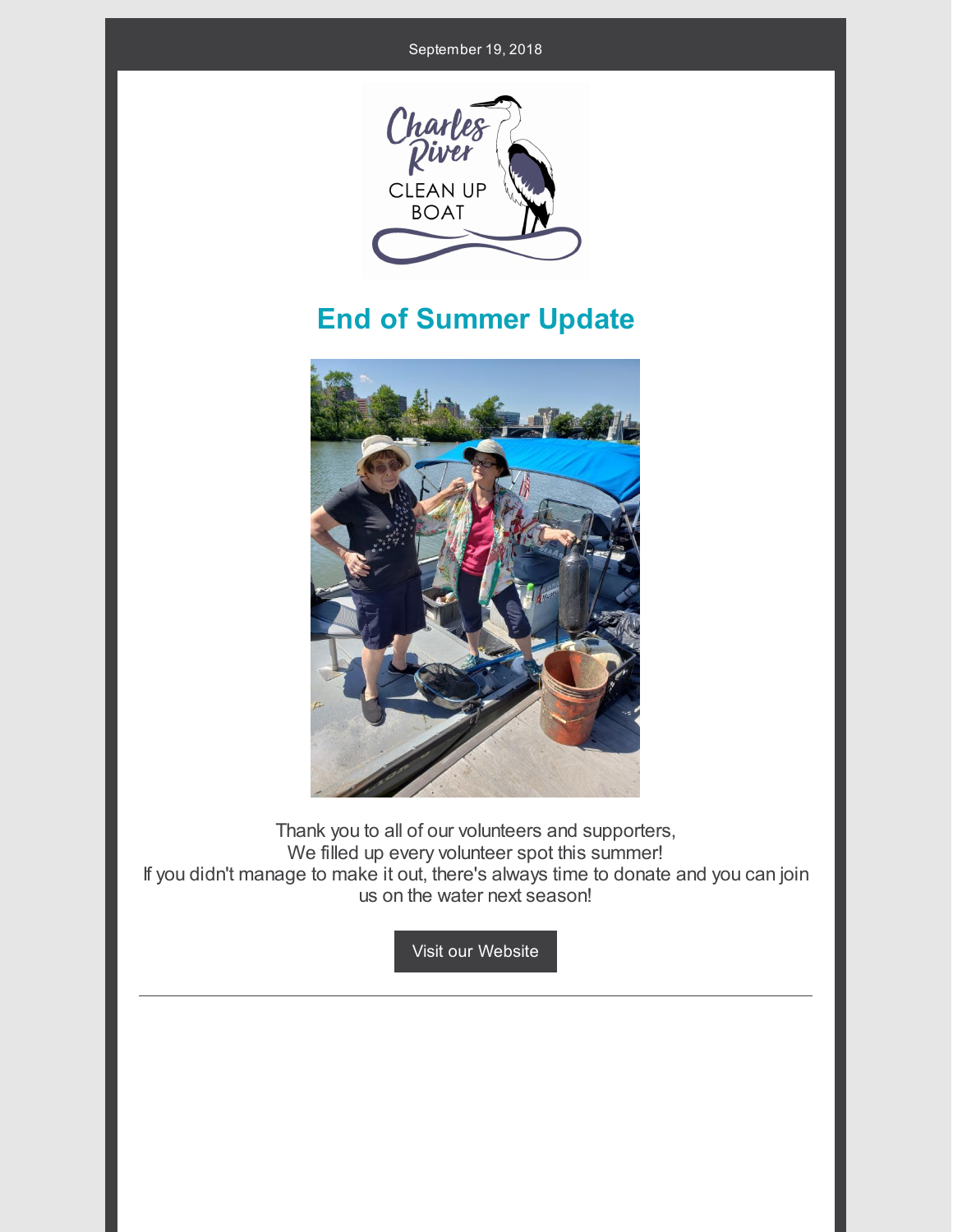

## **How the Charles River Got Its Name**

## ByJim Healy

In 1614, English explorer John Smith sailed the coast of New England. He had been hired by a group of London businessmen who were interested in establishing commercial ventures in the New World. One of Smith's tasks was to look for gold. He didn't find gold, but he did return to England with a very detailed map showing the geographic features of the area between present day Sandwich, Massachusetts and Brunswick, Maine. He called this land New England. On his map, Smith also showed the location of numerous Indian villages. Smith labeled his map with the Indian names for the villages and the geographic features.

Prince Charles, the future King Charles I, was offered the opportunity to give the Indian villages English names. The prince replaced the names of the villages with the names of existing English cities and towns. For example, a village in present day Hingham was renamed London. A village in present day Portland, Maine was named Cambridge, and an Indian village near present day Portsmouth, New Hampshire was given the name Boston. Prince Charles also gave English names to geographic features. For example, Cape Ann was named for his mother. And Prince Charles renamed the Massachusetts River after himself, The River Charles.

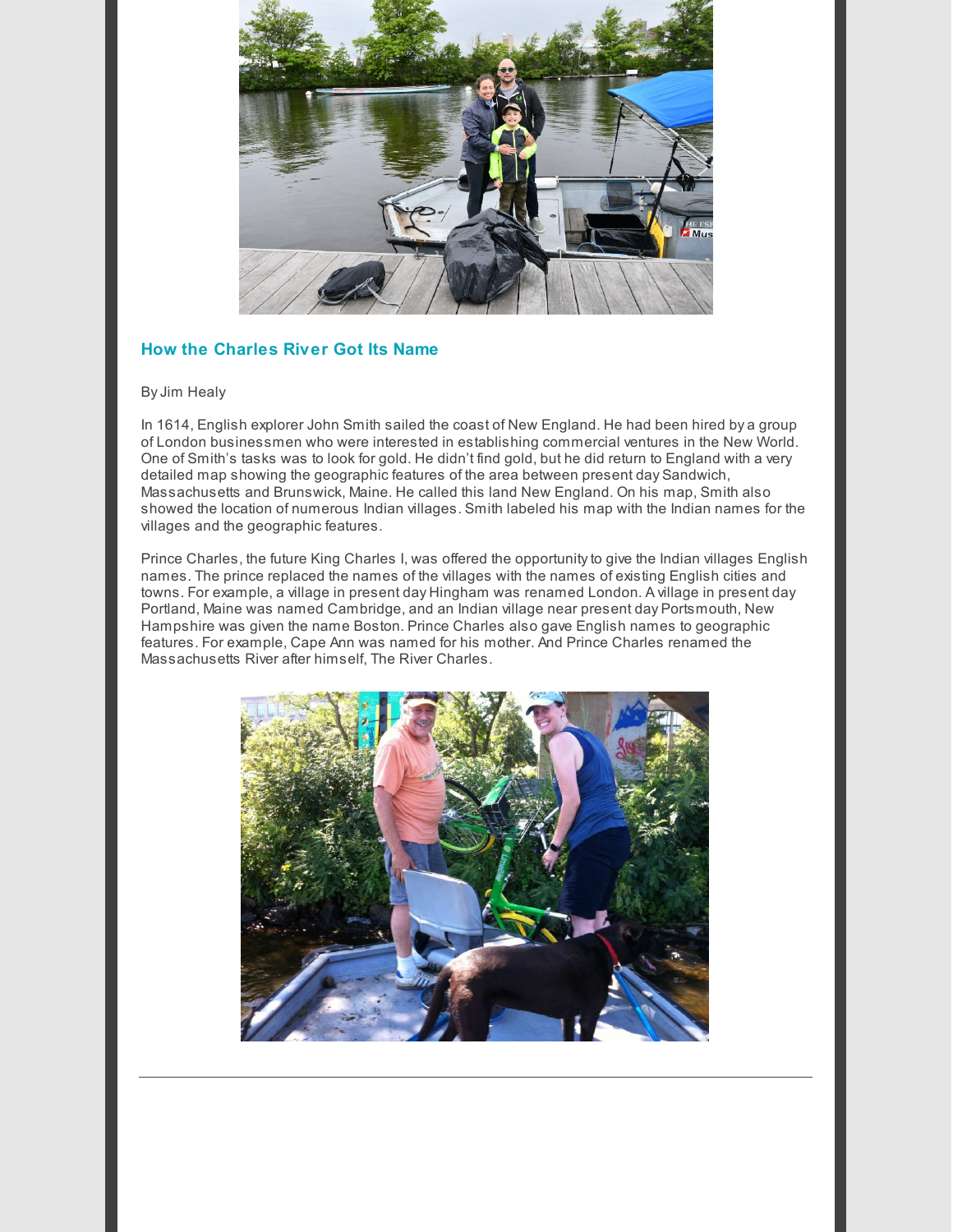

## **Clean Up Boat and Museum of Science Partnership**

ByJonathan Burke

The Charles River Clean Up Boat is helping the Museum of Science eliminate a significant amount of single use plastic from ending up in our environment.

When the Museum of Science staff began partnering with the Charles River Clean Up Boat over twelve years ago we noticed the massive challenge that single use plastic shopping bags created for the environment, and how much these bags accounted for the trash we were cleaning from the River. That year the Museum of Science banned single use plastic bags from its retail store, replacing them with compostable bags first and now paper bags, as well as low-priced reusable shopping bags.

Fast forward twelve years and through the hard work and good decisions by manycompanies, cities, and towns, we collect far fewer plastic shopping bags from the River. But we still see lots of other types of single-use plastic, especially drinking straws. So, beginning this summer the Museum of Science has eliminated single use plastic straws from its catering and café. We will have a small number of compostable drinking straws available upon request for frozen drinks or guests who require a straw, but they will no longer be available for regular use.

Manythanks to the Charles River Clean Up Boat for helping us see the impact our good decisions can have on the Charles River and our community.



**Thank you all for helping to preserve the Charles River. Together we can keep this beautiful environment clean and safe.**